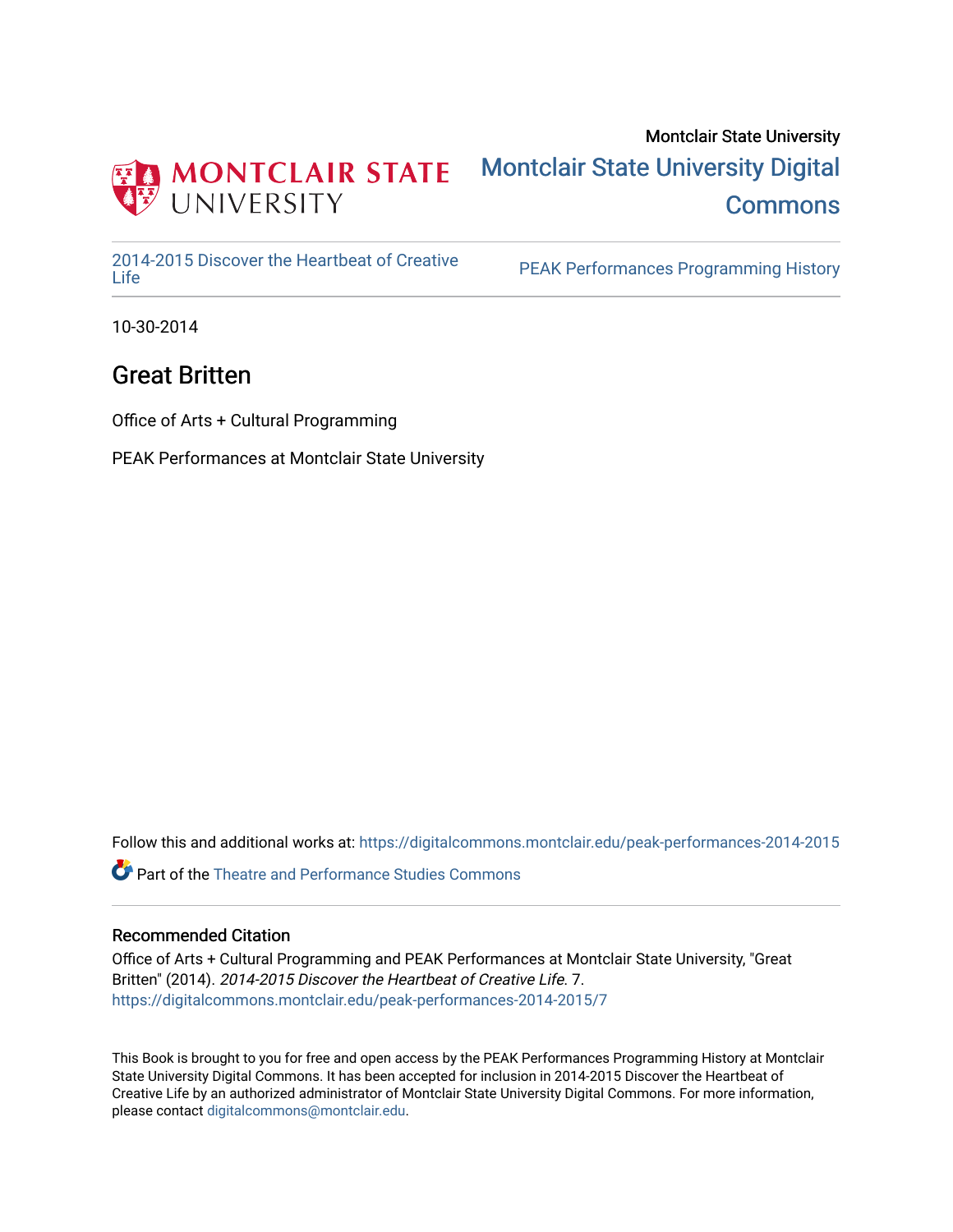October 30–November 2, 2014 Alexander Kasser Theater



# Richard Alston Dance Company **Great Britten**







Dr. Susan A. Cole, President Daniel Gurskis, Dean, College of the Arts Jedediah Wheeler, Executive Director, Arts & Cultural Programming

# Richard Alston Dance Company **Great Britten**

**Artistic Director Richard Alston** Executive Director Isabel Tamen Rehearsal Director Martin Lawrance **Production Manager Paul Kizintas** 

### Performances @ Montclair State, New Jersey (USA). Unfinished Business Duet was commissioned by Octagon Theatre, Yeovil.

Rejoice in the Lamb was commissioned by The Marlowe Theatre, Canterbury, with production support from Peak

Hölderlin Fragments was commissioned by the Barbican Centre, London, for the Barbican Britten celebrations.

Duration: 85 minutes, including one 15-minute intermission.

In consideration of both audience and performers, please turn off all electronic devices. The taking of photographs or videos and the use of recording equipment are not permitted. No food or drink is permitted in the theater.

#### Office of Arts & Cultural Programming

Executive Director **Jedediah Wheeler** Executive Producer **Jill Dombrowski** Producer **Jessica Wasilewski** Production/Facility Manager **J. Ryan Graves** Cultural Engagement Director **Carrie Urbanic** Media and Marketing Specialist **Amy Estes** Director of Audience Services **Robert Hermida** Lighting Supervisor **Chris Holland** Cultural Engagement Assistant **Hannah Rolfes**  Production Associate **Gillian P. Holmes**  Film Project Coordinator **Omonike Akinyemi** Box Office Manager **Pierson Van Raalte** House Manager **Maureen Grimaldi** Marketing/PR Assistant **Noah Befeler** Graphics **Patrick Flood/pfloodesign.com** Press **Ellen Jacobs Associates** Program Editor **Susan R. Case** Production Run Crew **Andrew Boyle, Joe McDonald, Brian Mohr, Jeffrey Reid, Colin Van Horn**

Montclair State's **Office of Arts & Cultural Programming** (ACP) presents and produces leading artists of the world in dance, music, theater, and opera. Under its signature series Peak Performances, ACP has produced works such as Zinnias: The Life of Clementine Hunter by Robert Wilson, Bernice Johnson Reagon, Toshi Reagon, and Jacqueline Woodson; Dog Days by David T. Little and Royce Vavrek; Harry Partch's Oedipus; and Ridge Theater's The Difficulty of Crossing a Field by David Lang. In addition, ACP has commissioned works by Bill T. Jones, Kronos Quartet, Jan Fabre, Liz Lerman, Wayne McGregor, Laurie Anderson, Romeo Castellucci, Richard Alston, Susan Marshall, Fred Hersch, and David Gordon.

**Heather J. Buchanan, Choral Director Vincent Carr, Organ** Nicholas Phan, Tenor Jason Ridgway, Piano American Contemporary Music Ensemble Montclair State University Vocal Accord

PROGRAM American Premiere! Rejoice in the Lamb  $\sim$ -Pause $\sim$ Unfinished Business Duet  $\sim$ -Pause $\sim$ American Premiere! Hölderlin Fragments  $\sim$ ~Intermission~~

@peakperfs

## Staff

**Alexander Kasser Theater**

**Founders** Mary Mochary I. Michael Kasser Alexandra and Seth Bergstein Matthew Mochary

\_\_\_\_\_\_\_\_\_\_\_\_\_\_\_\_\_\_\_\_\_\_\_\_

Automatic Data Processing Doris and Felix Beck Robert and Barbara Constable Andrew Constable George and Linda Hiltzik Montclair State University Alumni Association Margaret and Herman Sokol Jack and Jeanette Sullivan

**Benefactors** Arlene Allen Bank of America John and Cynthia Barnes Grace Lyon Concialdi Jean Hall The Hillier Group Audrey V. Leef The Prudential Insurance Company of America Schering-Plough Research Institute Wachovia Bank Josh and Judy Weston

# Major Donors

#### **The 2014/15 season is made possible in part by funds from:**

| The National Endowment for the Arts                                                                                      |                   |
|--------------------------------------------------------------------------------------------------------------------------|-------------------|
| The Andrew W. Mellon Foundation                                                                                          | ART WORKS.        |
| The New Jersey State Council on the Arts/Department of State.<br>a Partner Agency of the National Endowment for the Arts |                   |
| Discover Jersey Arts                                                                                                     | state.<br>"Ouncil |
| National Dance Project (NDP) of the New England Foundation for the Arts                                                  | <b>IRTS</b>       |
| Alison and James T. Cirenza                                                                                              |                   |
| Robert and Holly Gregory                                                                                                 |                   |
| The Honorable Mary Mochary                                                                                               |                   |

To view our complete season and for more information, visit **peakperfs.org**.



#### College of the Arts Dean **Daniel Gurskis**

Associate Dean **Ronald L. Sharps** Assistant Dean **Linda D. Davidson** Director of Administration **Marie Sparks** College Administrator **Zacrah S. Battle** Executive Assistant to the Dean **Alyson Thelin** Program Assistant **Kilolo Kumanyika** Art and Design **Aissa Deebi** John J. Cali School of Music **Jon Robert Cart** School of Communication and Media **Merrill Brown** Theatre and Dance **Randy Mugleston** Broadcast and Digital Media Facilities **Nick Tzanis** University Art Galleries **Teresa Rodriguez**

Dancers Ihsaan de Banya, Nicholas Bodych, Elly Braund, Jennifer Hayes, James Muller, Nancy Nerantzi, Liam Riddick, Oihana Vesga Bujan, Simon Donnellon, Phoebe Hart

Guest Artists

Illuminations